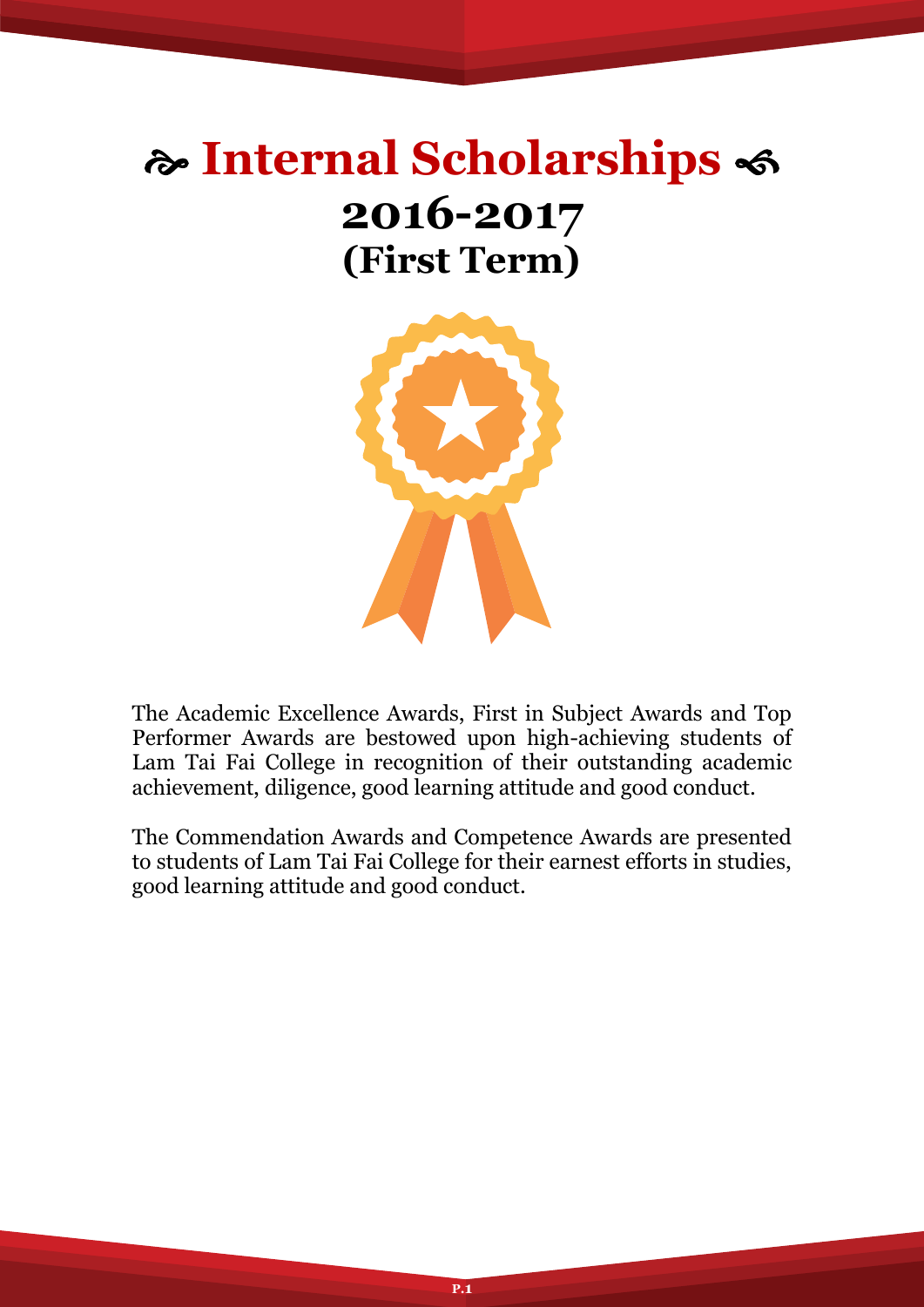# **Secondary One**

# **Principal's Honour List – Academic Excellence Awards**

| First  | S1D YUEN Yik Chung             |
|--------|--------------------------------|
| Second | S <sub>1</sub> D ZHANG Youyang |
| Third  | S <sub>1</sub> D LEE Chi Yiu   |

# **First in Subject Awards**

| Putonghua                    | S <sub>1</sub> A | <b>CHEUNG Man Lee</b> |
|------------------------------|------------------|-----------------------|
| English Language             | S1D              | <b>YUEN Yik Chung</b> |
| <b>Mathematics</b>           | $S_1C$           | <b>CHEN Hoi Tung</b>  |
| Liberal Studies              | S1D              | <b>YUEN Yik Chung</b> |
| <b>Integrated Science</b>    | S1D              | <b>YUEN Yik Chung</b> |
| <b>Integrated Humanities</b> | S1D              | <b>YUEN Yik Chung</b> |
| <b>Chinese History</b>       | S1D              | <b>ZHANG Youyang</b>  |
| <b>Innovative Technology</b> | S1D              | <b>YUEN Yik Chung</b> |
| <b>Health Education</b>      | S1D              | <b>YIM Tsz Lok</b>    |
| <b>Visual Arts</b>           | $S_1C$           | LEE Wai Lam           |
| Music                        | $S_1C$           | TSANG Sin Chi         |
| Music                        | S1D              | <b>YUEN Yik Chung</b> |

### **Competence Awards (Academic Requirement: Passed all subjects)**

### **First Term**

| S1A    | LEUNG Ho Mei  | S1D | NG Chun Hei Maxx |
|--------|---------------|-----|------------------|
| $S_1C$ | CHEN Hoi Tung |     | S1D NG Sze Wing  |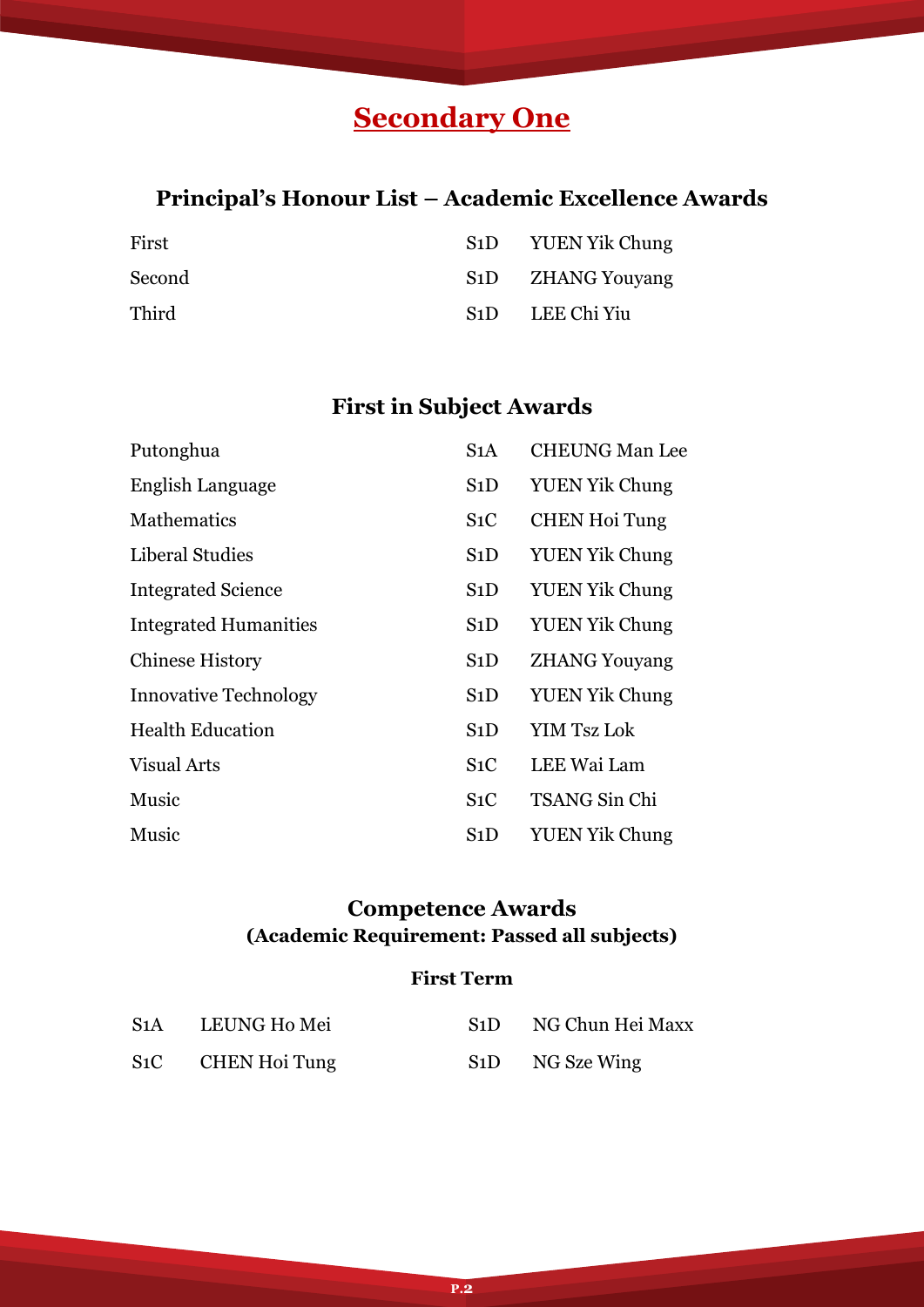# **Secondary Two**

# **Principal's Honour List – Academic Excellence Awards**

| First  | S <sub>2</sub> D TSANG Yuk Yu |
|--------|-------------------------------|
| Second | S <sub>2</sub> D LI Gavin Leo |
| Third  | S <sub>2</sub> D CHAN Wai Sze |

### **First in Subject Awards**

| Chinese Language             | S <sub>2</sub> D | <b>CHANG</b> Yujuan |
|------------------------------|------------------|---------------------|
| Putonghua                    | S2D              | <b>CHANG</b> Yujuan |
| English Language             | S <sub>2</sub> D | <b>TSANG Yuk Yu</b> |
| <b>Mathematics</b>           | S2D              | LIU Yilong          |
| Liberal Studies              | S2D              | <b>CHANG</b> Yujuan |
| <b>Chinese History</b>       | S2D              | <b>CHANG Yujuan</b> |
| <b>Innovative Technology</b> | S <sub>2</sub> D | <b>TSANG Yuk Yu</b> |
| <b>Health Education</b>      | S2D              | LI Gavin Leo        |
| <b>Physical Education</b>    | S2D              | <b>CHANG</b> Yujuan |
| <b>Visual Arts</b>           | S2D              | LEE Lok Tung        |
| Music                        | S2D              | LAM Hei Tung        |

#### **Competence Awards (Academic Requirement: Passed all subjects)**

#### **First Term**

**P.3**

| S <sub>2</sub> D CHAN Wai Sze | S2D LIU Yilong |
|-------------------------------|----------------|
| S <sub>2</sub> D LEE Lok Tung |                |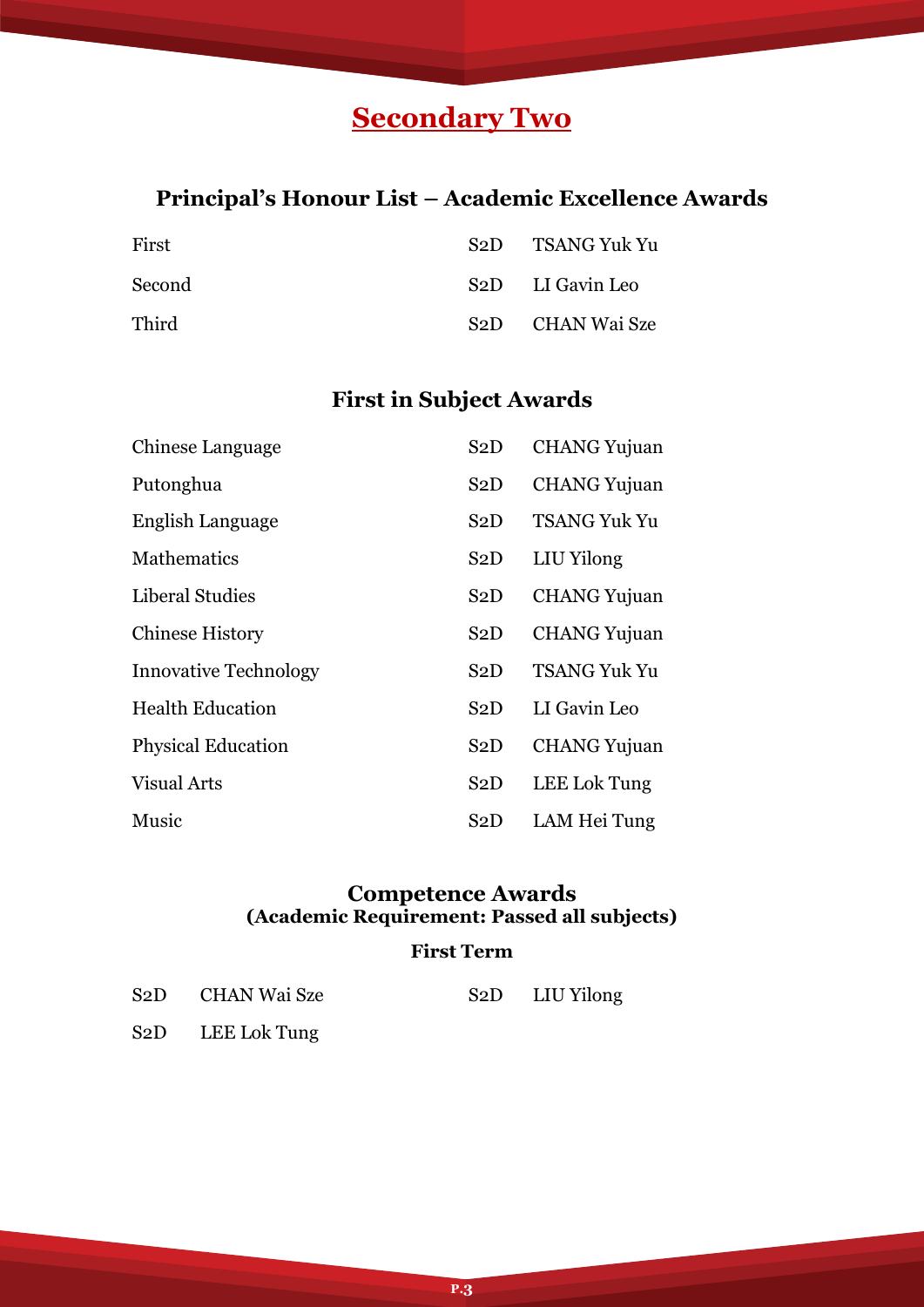# **Secondary Three**

### **Principal's Honour List – Academic Excellence Awards**

| First  | S3D | YEUNG Cheuk Lam                |
|--------|-----|--------------------------------|
| Second |     | S <sub>3</sub> D LI Eric John  |
| Third  |     | S <sub>3</sub> D RHEE Sung Min |

# **First in Subject Awards**

| Chinese Language             | S3D              | <b>YEUNG Cheuk Lam</b> |
|------------------------------|------------------|------------------------|
| English Language             | S3D              | LI Eric John           |
| <b>Mathematics</b>           | S3D              | LOK Tsz Hei            |
| Liberal Studies              | S3D              | <b>YEUNG Cheuk Lam</b> |
| <b>Integrated Science</b>    | S3D              | <b>YEUNG Cheuk Lam</b> |
| <b>Integrated Humanities</b> | S3D              | <b>YEUNG Cheuk Lam</b> |
| <b>Chinese History</b>       | S <sub>3</sub> D | <b>YEUNG Cheuk Lam</b> |
| <b>Innovative Technology</b> | S3D              | LI Eric John           |
| <b>Health Education</b>      | S3D              | LI Eric John           |
| <b>Visual Arts</b>           | S <sub>3</sub> C | HUI Man Lai            |
| Music                        | S3D              | <b>CHAN Yuen Ying</b>  |
| Music                        | S3D              | KONG Sin Ching         |
| Music                        | S <sub>3</sub> D | YEUNG Ting Hei         |

### **Commendation Awards (Academic Requirement: Achieved 60 marks or above in all core subjects)**

| $S_3C$ | CHAU Po Ying                    | S <sub>3</sub> D HE Chenwei      |
|--------|---------------------------------|----------------------------------|
|        | S <sub>3</sub> D CHAN Yuen Ying | S <sub>3</sub> D LAI Wing Ho Sun |
| S3D    | CHOW Kai Ho                     | S3D LAU Ka Wai                   |
| S3D    | <b>FUNG Sze Ching Cherie</b>    | S <sub>3</sub> D YAM Tsz Chun    |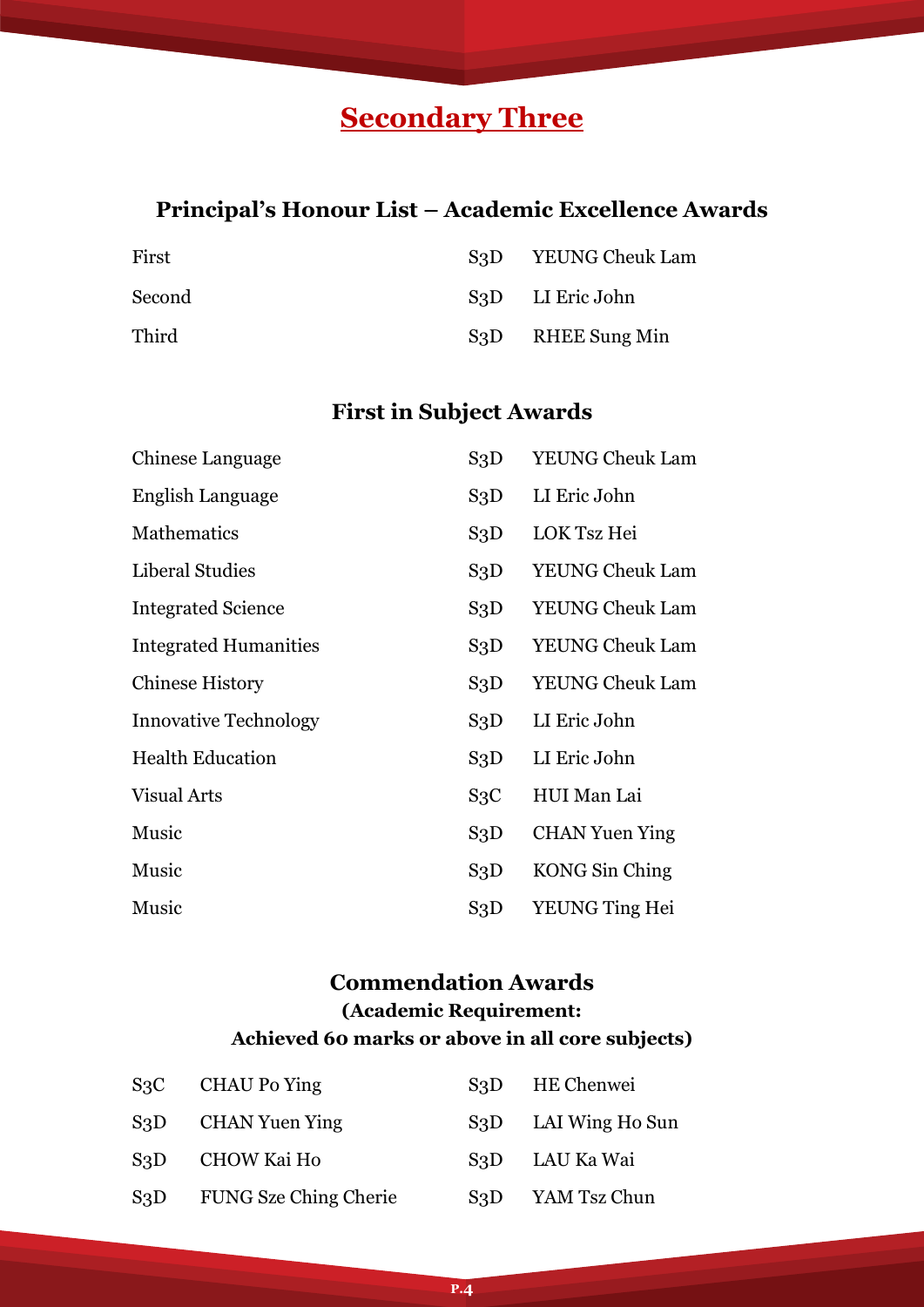# **Secondary Three**

### **Competence Awards (Academic Requirement: Passed all subjects)**

### **First Term**

| S <sub>3</sub> C | PANG Tsz Fung         | S3D | LAI Wing Ho Sun |
|------------------|-----------------------|-----|-----------------|
| S3D              | <b>CHAN Chun Yat</b>  | S3D | LAU Ka Wai      |
| S <sub>3</sub> D | <b>CHAN Yuen Ying</b> | S3D | LIU Jiaxun      |
| S3D              | <b>CHOW Kai Ho</b>    | S3D | NG Hoi Lam      |
| S <sub>3</sub> D | FAN Yee Ki            | S3D | YAM Tsz Chun    |

**P.5**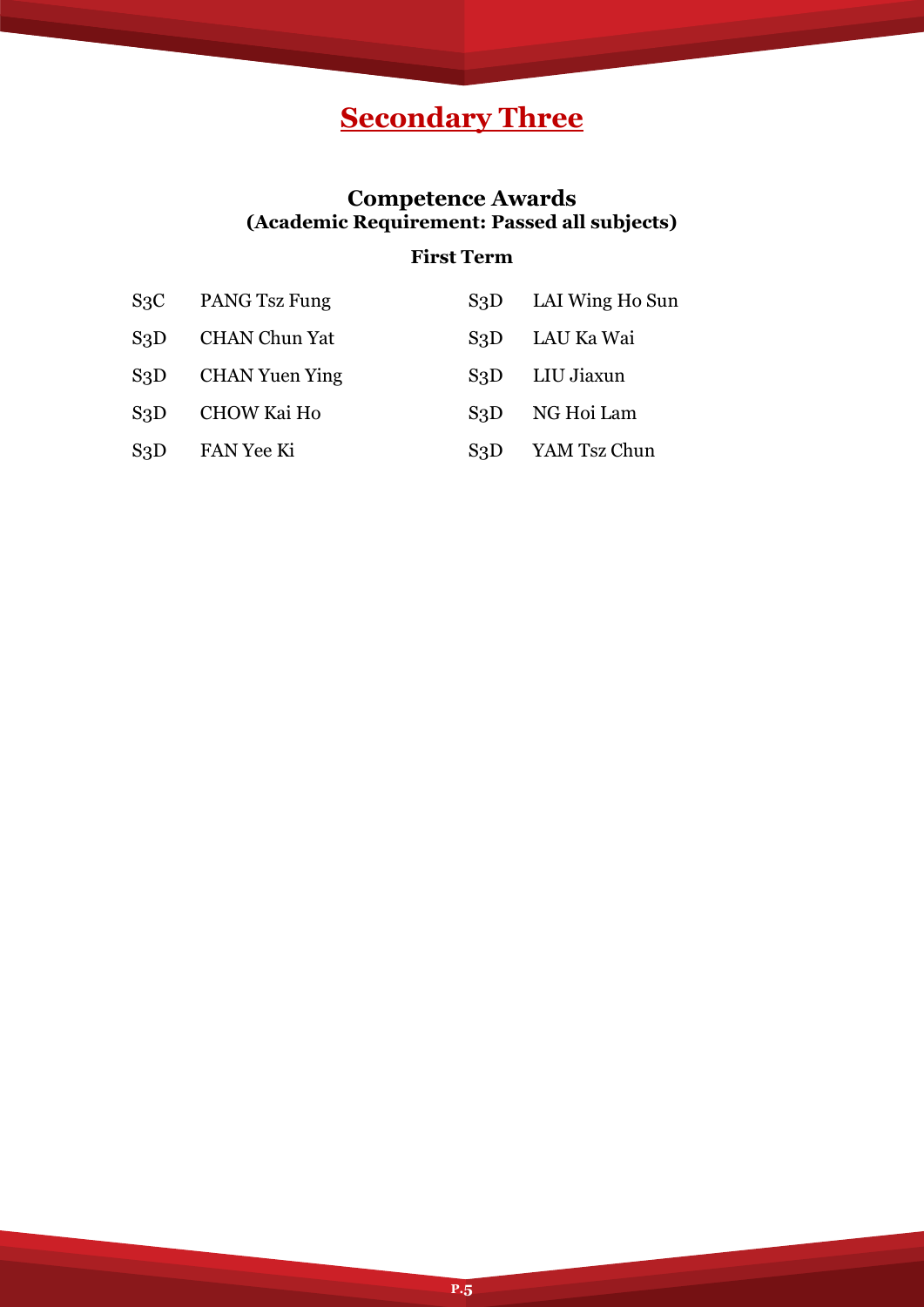# **Secondary Four**

### **Principal's Honour List – Academic Excellence Awards**

First S4B LUK Yau Sang Yeoson

### **First in Subject Awards**

| <b>Mathematics</b>                                | S4D              | WONG Chong Ki           |
|---------------------------------------------------|------------------|-------------------------|
| Mathematics (Extended Part – Module 2)            | S4D              | WONG Chong Ki           |
| Physics                                           | S4D              | LAI Nimk Chen Boss      |
| Chemistry                                         | S4D              | LAI Nimk Chen Boss      |
| <b>Biology</b>                                    | S4D              | LAI Nimk Chen Boss      |
| Economics                                         | S4D              | <b>CHAN Chin Tung</b>   |
| Geography                                         | S4D              | TSE Yat Chun            |
| <b>Information &amp; Communication Technology</b> | S4D              | HO Jin Han              |
| <b>Physical Education (General)</b>               | S4D              | HO Jin Han              |
| <b>Visual Arts</b>                                | S <sub>4</sub> A | <b>CHEUNG Ching Nam</b> |

### **Commendation Awards (Academic Requirement: Achieved 50 marks or above in all core subjects)**

| S4A | <b>CHEUNG Ching Nam</b>         | S <sub>4</sub> D LEE Tracy Tsui Man |
|-----|---------------------------------|-------------------------------------|
|     | S <sub>4</sub> D CHAN Chin Tung | S <sub>4</sub> D WONG Chong Ki      |

S4D CHU Yuet Ka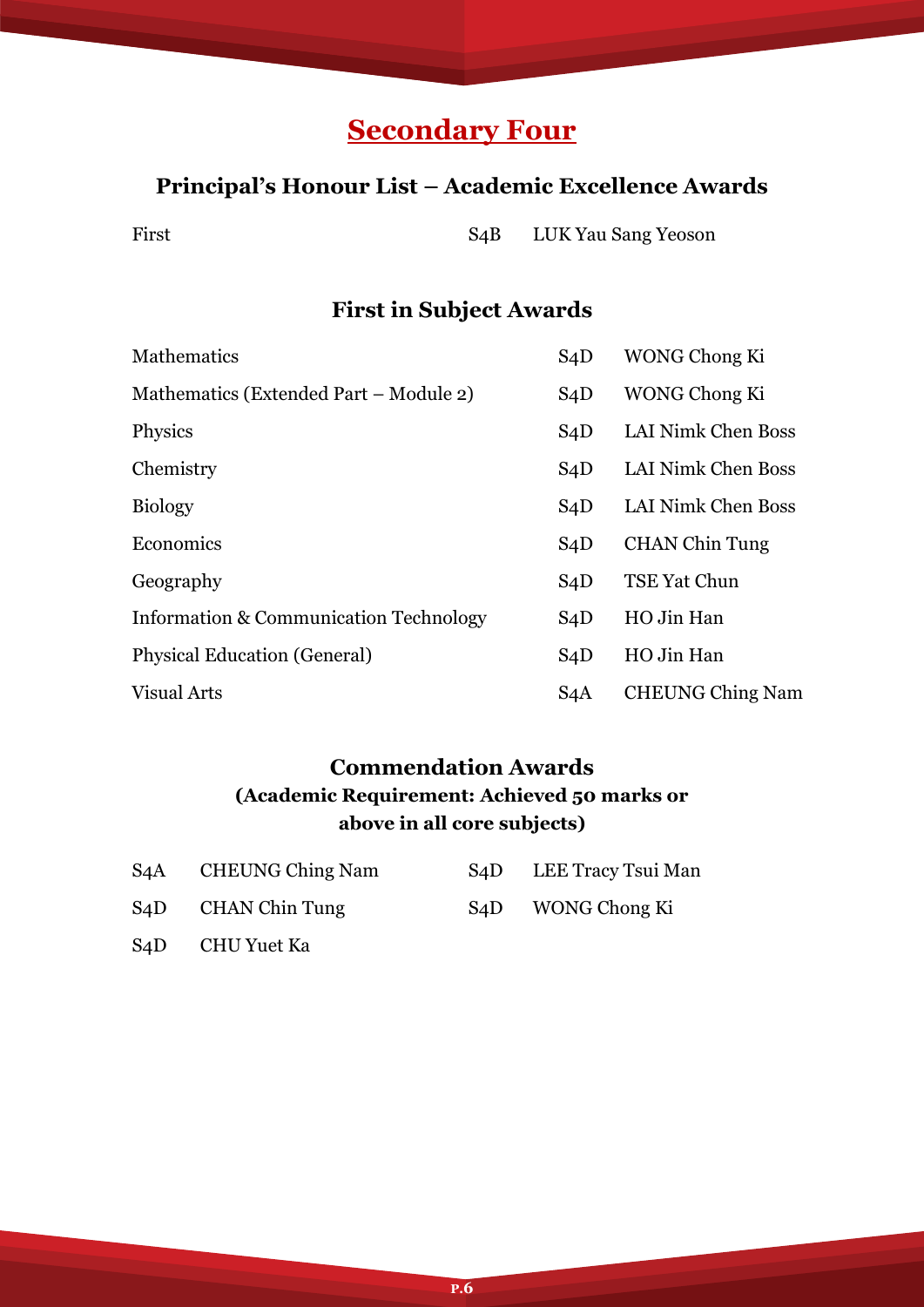# **Secondary Four**

### **Competence Awards (Academic Requirement: Passed all subjects)**

### **First Term**

| S <sub>4</sub> A | <b>CHEUNG Ching Nam</b> | S <sub>4</sub> D | LAI Yuk Ki                  |
|------------------|-------------------------|------------------|-----------------------------|
| S <sub>4</sub> D | <b>CHAN Chin Tung</b>   | S4D              | LEE Tracy Tsui Man          |
| S <sub>4</sub> D | <b>CHAN Yung Yin</b>    | S <sub>4</sub> D | <b>TAM Stephanie Minnie</b> |
| S <sub>4</sub> D | IP Tsz Kwan             | S <sub>4</sub> D | WONG Chong Ki               |
| S4D              | LAI Nimk Chen Boss      | S <sub>4</sub> D | <b>WONG Cheuk Sum</b>       |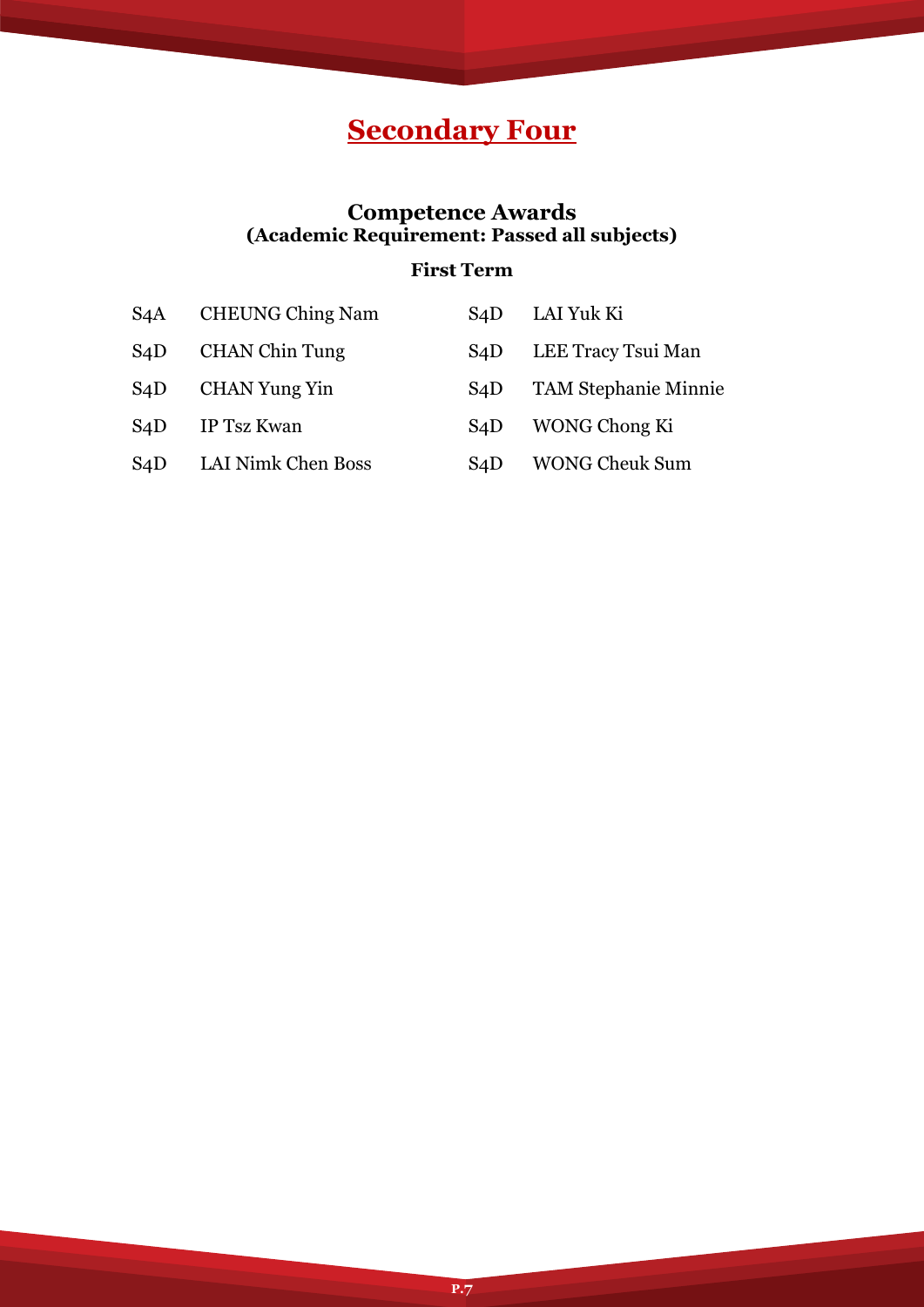# **Secondary Five**

# **Principal's Honour List – Academic Excellence Awards**

| First  | S <sub>5</sub> D CHAN Cheuk Hin |
|--------|---------------------------------|
| Second | S <sub>5</sub> D YANG Xin       |

# **First in Subject Awards**

| English Language                                  | S <sub>5</sub> D | <b>CHAN Cheuk Hin</b> |
|---------------------------------------------------|------------------|-----------------------|
| Mathematics                                       | S <sub>5</sub> D | <b>CHAN Cheuk Hin</b> |
| Mathematics (Extended Part – Module 2)            | S <sub>5</sub> D | <b>CHAN Cheuk Hin</b> |
| Liberal Studies                                   | S <sub>5</sub> D | YANG Xin              |
| Physics                                           | S <sub>5</sub> D | <b>CHAN Cheuk Hin</b> |
| <b>Biology</b>                                    | S <sub>5</sub> D | LI Man Tsun           |
| Economics                                         | S <sub>5</sub> D | <b>CHENG Tsz Yan</b>  |
| Business, Accounting & Financial Studies          | S <sub>5</sub> A | <b>YUEN Sze Ho</b>    |
| <b>Chinese History</b>                            | S <sub>5</sub> D | YANG Xin              |
| <b>Information &amp; Communication Technology</b> | $S_5D$           | <b>CHAN Cheuk Hin</b> |
| <b>Physical Education</b>                         | S <sub>5</sub> D | YEUNG Wai Chun        |
| <b>Visual Arts</b>                                | S <sub>5</sub> D | CHENG Nga Man         |

### **Commendation Awards (Academic Requirement: Achieved 50 marks or above in all core subjects)**

| S <sub>5</sub> A | <b>TSE Pak Ming Felix</b> | S <sub>5</sub> D | <b>MAN Nga Tung</b> |
|------------------|---------------------------|------------------|---------------------|
| S <sub>5</sub> D | CHAN Oi Yan               | S5D              | MUI Sze Yan         |
| S <sub>5</sub> D | <b>CHENG Tsz Yan</b>      | S <sub>5</sub> D | WAN Sik Yu          |
| S <sub>5</sub> D | LEUNG Nok Sum Esther      | S <sub>5</sub> D | <b>WANG Ze Qiao</b> |
| S <sub>5</sub> D | LEUNG Wing Yin Yvonne     | S <sub>5</sub> D | ZENG Bei Yi         |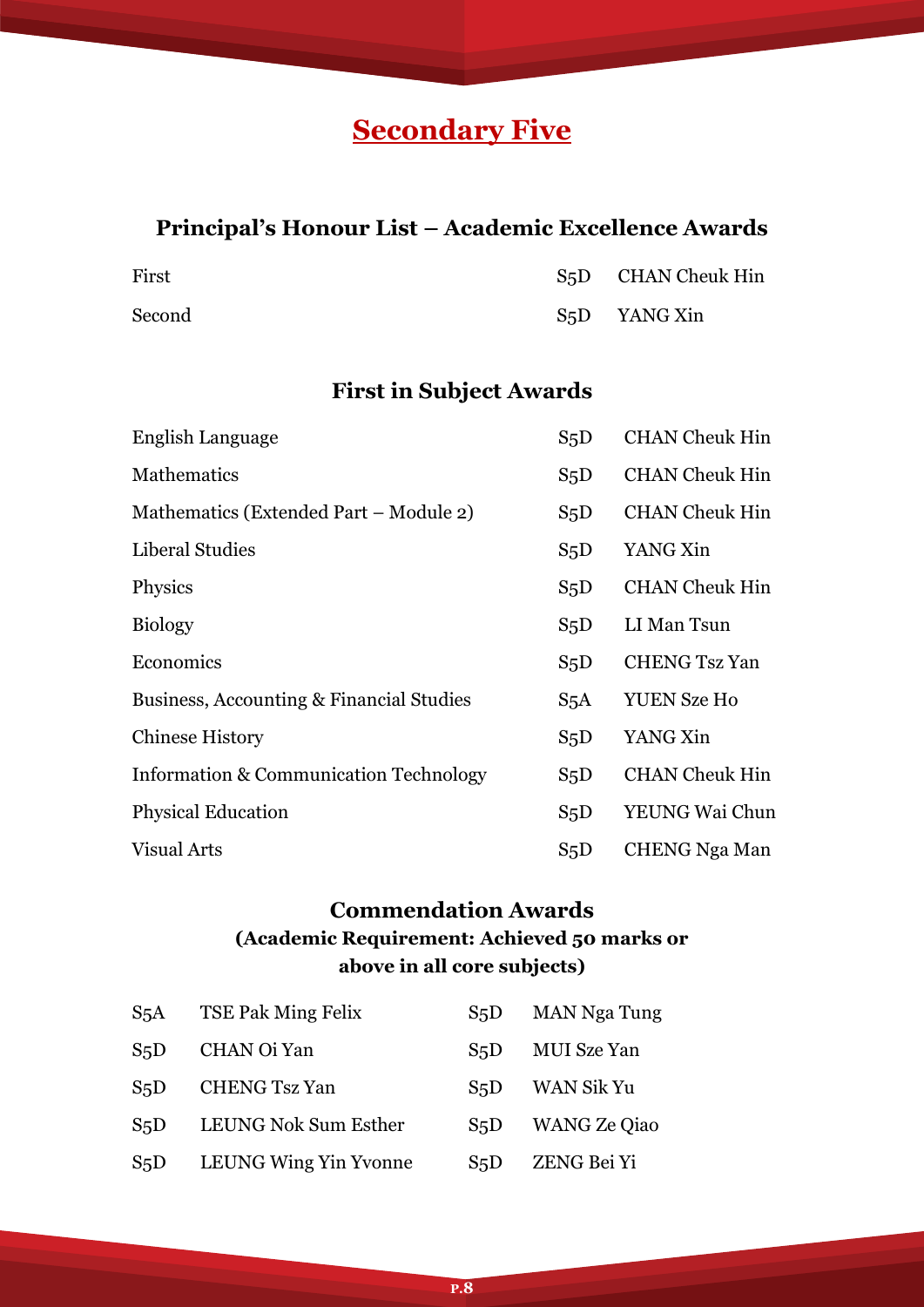# **Secondary Five**

# **Competence Awards (Academic Requirement: Passed all subjects)**

### **First Term**

| S <sub>5</sub> D | CHAN Oi Yan           | S5D              | LI Man Tsun          |
|------------------|-----------------------|------------------|----------------------|
| S <sub>5</sub> D | <b>CHENG Nga Man</b>  | S <sub>5</sub> D | <b>MAN Nga Tung</b>  |
| S <sub>5</sub> D | <b>CHENG Tsz Yan</b>  | S5D              | WAN Sik Yu           |
| S <sub>5</sub> D | LAM Wang Yu           | S <sub>5</sub> D | <b>WONG</b> Sze Wing |
| S <sub>5</sub> D | LEUNG Wing Yin Yvonne | S <sub>5</sub> D | ZENG Bei Yi          |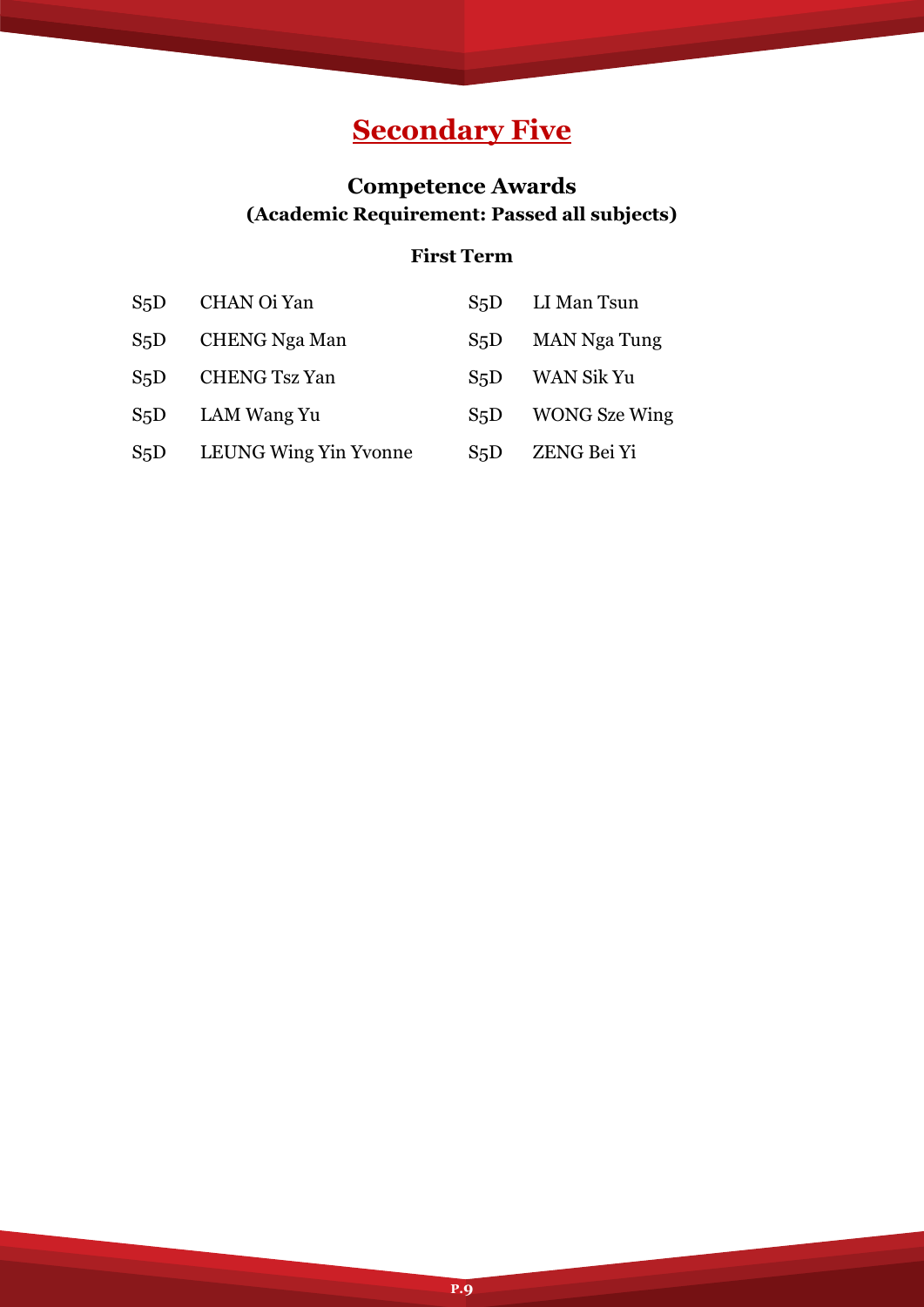# **Sports Achievements 2016-2017 (First Term)**

### **Fencing**

### **HKSSF Inter-school Fencing Competition (New Territories) 2016-2017**

### **Team**

|                   | <b>Girls Overall</b><br>Champion       |                  |                      |
|-------------------|----------------------------------------|------------------|----------------------|
| <b>Girls Epee</b> | Champion                               |                  |                      |
| S2D               | <b>CHAN Hau Ching</b>                  | $S_5B$           | LEE Tsz Ying         |
| S2D               | NG Chau Yi Sharon                      | S <sub>5</sub> D | XU Qi                |
| S3D               | KO Lok Man                             |                  |                      |
|                   | Girls Sabre 1st Runner-up              |                  |                      |
| S <sub>3</sub> A  | <b>FUNG Shuk Man</b>                   | S <sub>5</sub> A | TOA Sin Yi           |
| S4A               | <b>CHEUNG Sien Yu</b>                  | S <sub>5</sub> D | YEUNG Cheuk Hei      |
| S <sub>5</sub> A  | LEE Hoi Yan                            |                  |                      |
| <b>Girls Foil</b> | 3rd Runner-up                          |                  |                      |
| $S_3C$            | HO Hing Ning                           | S <sub>4</sub> C | <b>CHEUNG Ovin</b>   |
| S3D               | YEUNG Ting Hei                         | $S_5B$           | <b>CHANG Wan Ki</b>  |
| <b>Team</b>       |                                        |                  |                      |
|                   | <b>Boys Overall</b><br><b>Champion</b> |                  |                      |
| <b>Boys Foil</b>  | 2nd Runner-up                          |                  |                      |
| S1B               | <b>CHIEH Kai Tai</b>                   | S2D              | <b>WONG Tsz Hin</b>  |
| $S_1C$            | <b>CHAN Yee Him Caleb</b>              | S3A              | <b>CHAN Leung Ho</b> |
| S2B               | <b>CHENG Chung Ting</b>                | S <sub>6</sub> C | LAW Wing Fung Alvin  |
|                   | <b>Boys Sabre 2nd Runner-up</b>        |                  |                      |
| S2A               | <b>CHAN Alex Brian</b>                 | S <sub>3</sub> A | HUI Sai Yin          |
| S2A               | Lee Ho Sun Diamond                     | S <sub>5</sub> B | <b>TSANG Ho Ming</b> |
| S2A               | <b>YEUNG Yat Long</b>                  |                  |                      |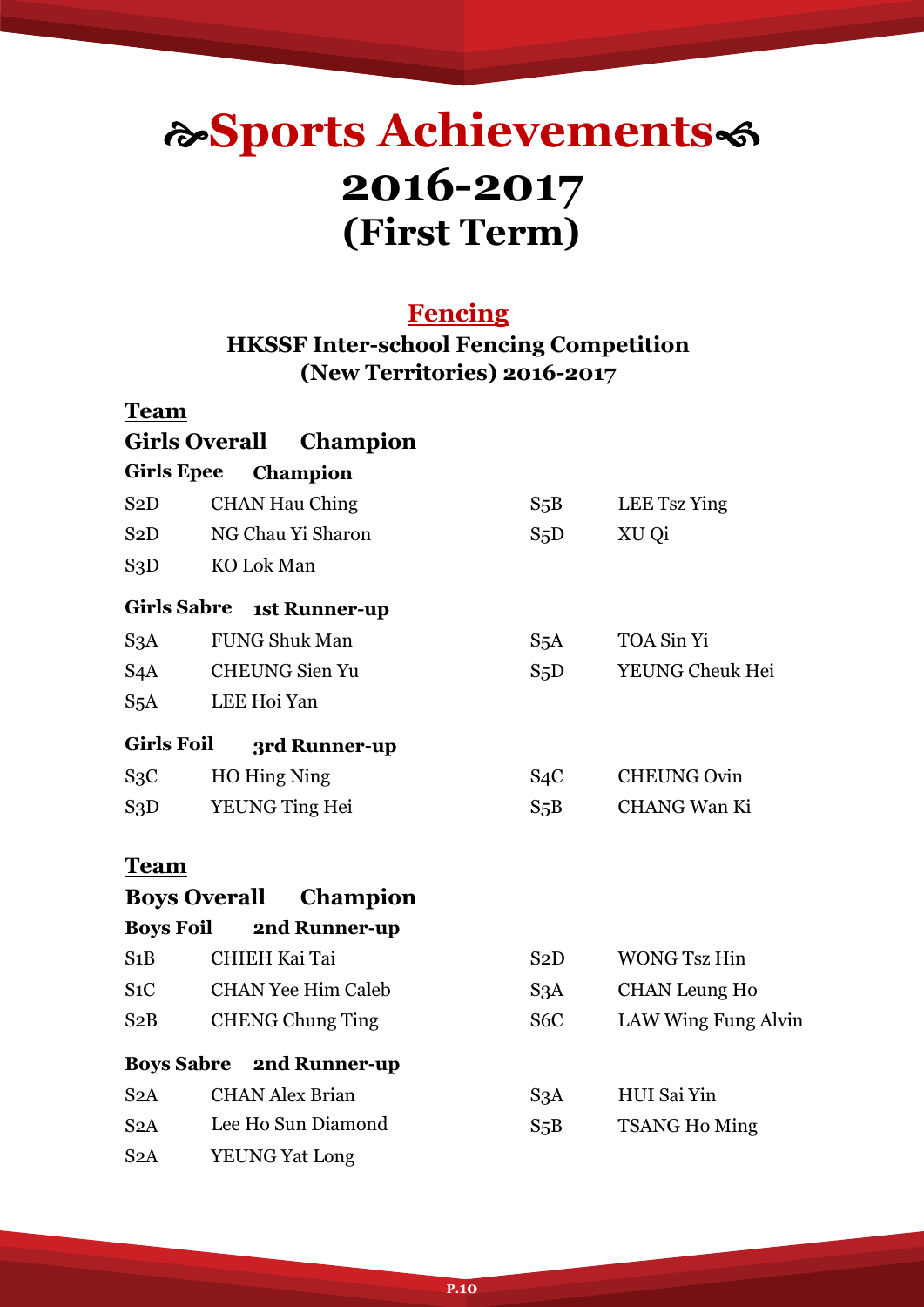# **Fencing**

# **HKSSF Inter-school Fencing Competition (New Territories) 2016-2017**

| <b>Boys Epee</b>     | 5th Place              |                  |                           |
|----------------------|------------------------|------------------|---------------------------|
| S2B                  | <b>KWAN</b> Tin Shun   | S6B              | LEE Tsz To                |
| S2D                  | HO Ngo Yu              | S <sub>6</sub> C | <b>CHAN Kin Fu</b>        |
| S <sub>5</sub> C     | <b>LEUNG Yue Sheng</b> |                  |                           |
| <u>Individual</u>    |                        |                  |                           |
| <b>Girls A Grade</b> |                        |                  |                           |
| 1st Runner-up        |                        | S <sub>5</sub> A | LEE Hoi Yan               |
| 2nd Runner-up        |                        | $S_5B$           | <b>CHANG Wan Ki</b>       |
| 7th Place            |                        | $S_5B$           | LEE Tsz Ying              |
| 7th Place            |                        | S <sub>5</sub> D | YEUNG Cheuk Hei           |
| <b>Girls B Grade</b> |                        |                  |                           |
| Sabre                | Champion               | S <sub>4</sub> A | CHU Wing Kiu              |
| Epee                 | 2nd Runner-up          | S3D              | KO Lok Man                |
| Sabre                | 2nd Runner-up          | S4A              | <b>CHEUNG</b> Sien Yu     |
| Sabre                | 5th Place              | S3D              | <b>YEUNG Cheuk Lam</b>    |
| Foil                 | 6th Place              | S <sub>4</sub> C | <b>CHEUNG Ovin</b>        |
| <b>Girls C Grade</b> |                        |                  |                           |
| Sabre                | 1st Runner-up          | S1A              | LAU Cheuk Nam Cherry      |
| <b>Boys A Grade</b>  |                        |                  |                           |
| 2nd Runner-up        |                        | $S_5B$           | <b>TSANG Ho Ming</b>      |
| 2nd Runner-up        |                        | S <sub>5</sub> C | <b>LEUNG Yue Sheng</b>    |
| 7th Place            |                        | S6B              | LEE Tsz To                |
| 8th Place            |                        | S <sub>6</sub> C | <b>CHAN Kin Fu</b>        |
| <b>Boys B Grade</b>  |                        |                  |                           |
| 2nd Runner-up        |                        | S <sub>3</sub> A | <b>CHAN Leung Ho</b>      |
| 5th Place            |                        | S <sub>3</sub> A | HUI Sai Yin               |
| <b>Boys C Grade</b>  |                        |                  |                           |
| Champion             |                        | S2A              | <b>CHAN Alex Brian</b>    |
| 1st Runner-up        |                        | S2D              | HO Ngo Yu                 |
| 2nd Runner-up        |                        | $S_1C$           | <b>CHAN Yee Him Caleb</b> |
| 8th Place            |                        | S1B              | <b>CHIEH Kai Tai</b>      |
| 8th Place            |                        | S <sub>2</sub> A | <b>YEUNG Yat Long</b>     |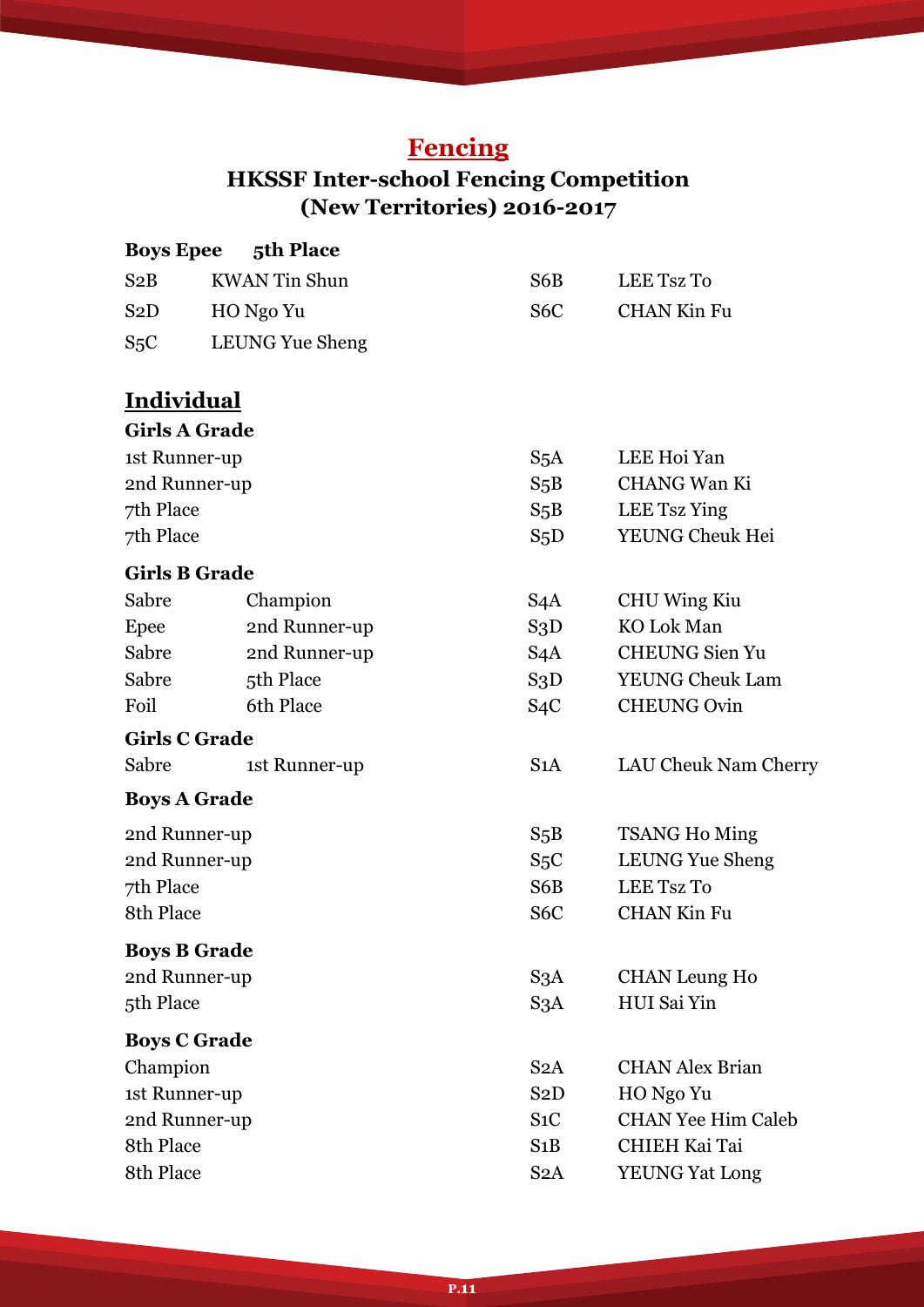## **Basketball**

### **HKSSF Shatin & Sai Kung District Inter-School Basketball Competition 2016-2017**

### **Boys AB Grade (DI) Champion**

| S2A              | <b>CHEN Johnny</b>      | S <sub>5</sub> C | AU Yu Kit              |
|------------------|-------------------------|------------------|------------------------|
| S2A              | <b>CHIN Lok Yin</b>     | S <sub>5</sub> C | <b>CHENG Long Ting</b> |
| S4A              | <b>CHAN</b> Chung Hin   | S <sub>5</sub> C | <b>MOY Chee Shun</b>   |
| $S_4C$           | <b>CHEUNG Fung Shek</b> | S <sub>5</sub> D | LO Sing Fai            |
| $S_4C$           | LEE Tsz Tung            | S <sub>6</sub> B | LEUNG Ho Yin           |
| S4C              | <b>TAM Tat Long</b>     | S6B              | YIP Chun Wa            |
| S <sub>5</sub> A | LAM Ka Wai              |                  |                        |

### **Girls AB Grade (DI) 6th Place**

| S2B              | <b>WONG Anna</b>    | S4C              | POON Ki Wing                |
|------------------|---------------------|------------------|-----------------------------|
| S <sub>3</sub> A | <b>CHIU Tsz Yin</b> | S4D              | <b>WONG Nok Ting Sarina</b> |
| S3D              | LI Yuen Shan        | S <sub>5</sub> D | <b>MAN Nga Tung</b>         |
| S <sub>4</sub> A | CHAO Chung Yan      | S <sub>6</sub> A | LAM Wing Tung               |
| S <sub>4</sub> A | <b>LAM Sammie</b>   | S <sub>6</sub> B | LEUNG Ching Chi Gigi        |
| S4A              | LEE Sin Yee         | S <sub>6</sub> D | TO Yue Fei                  |

### **Table-Tennis**

### **HKSSF Shatin & Sai Kung District Inter-School Table-Tennis Competition (Division 1) 2016-2017**

| <b>Girls AB Grade</b> |                          | <b>Champion</b> |                  |                                   |
|-----------------------|--------------------------|-----------------|------------------|-----------------------------------|
| S <sub>5</sub> A      | CHAN Hong Tin            |                 | S <sub>5</sub> D | MUI Sze Yan                       |
| S <sub>5</sub> A      | <b>HO</b> Tsz Ying Fiona |                 | S6D              | <b>THOMPSON Wing Laam Yolanda</b> |

### **Badminton**

### **HKSSF Shatin & Sai Kung District Inter-School Badminton Competition 2016-2017**

| <b>Boys A Grade</b> | <b>1st Runner-up</b>     |     |                              |  |
|---------------------|--------------------------|-----|------------------------------|--|
| S <sub>5</sub> A    | NG Pak Hei Julian        | S6B | <b>POON Cheuk Fai</b>        |  |
| $S_5C$              | LEE Cheuk Long           | S6D | <b>TANG Zi Yuan Einstein</b> |  |
| S <sub>6</sub> A    | CHOW Siu Hei Christopher | S6D | <b>WONG Tsun Ming</b>        |  |
| S6B                 | LAU Siu Wang             |     |                              |  |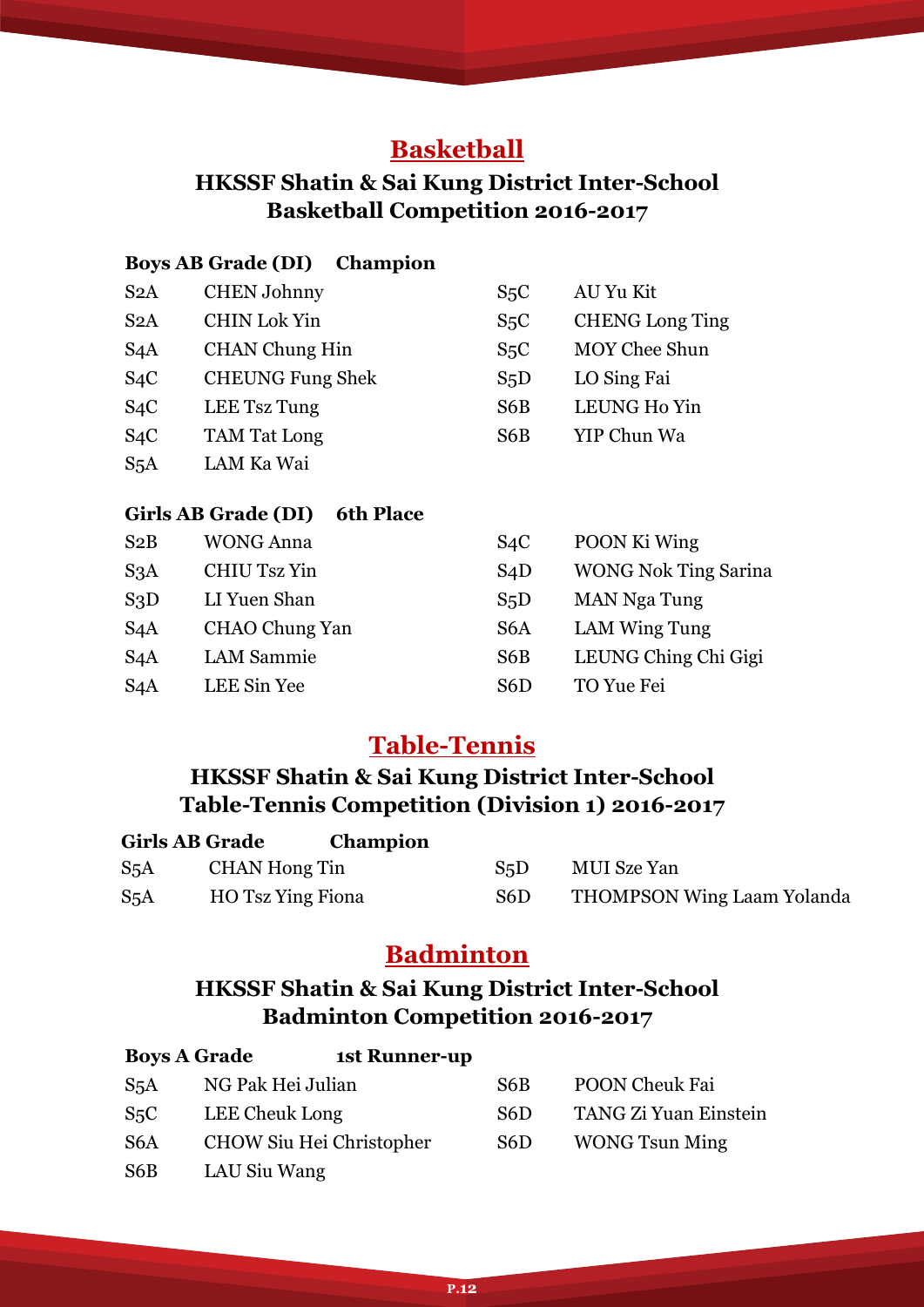# **Volleyball**

### **HKSSF Shatin & Sai Kung District Inter-school Volleyball Competition 2016-2017**

### **Boys A Grade (DI) 1st Runner-up**

| S <sub>4</sub> A | <b>CHAN Chung Hin</b>            | S6B              | <b>WONG Chun Kit</b>       |
|------------------|----------------------------------|------------------|----------------------------|
| S <sub>4</sub> C | <b>CHEUNG Fung Shek</b>          | S <sub>6</sub> C | <b>WONG Yuk Pui</b>        |
| S <sub>6</sub> A | <b>CHOW Siu Hei Christopher</b>  | S <sub>6</sub> D | <b>POON Shing Tung</b>     |
| S <sub>6</sub> A | <b>WANG Kwong Yu</b>             | S <sub>6</sub> D | TANG Zi Yuan Einstein      |
| S6B              | LEUNG Ho Yin                     | S6D              | <b>WONG Tsun Ming</b>      |
|                  | Girls A Grade (DII)<br>5th Place |                  |                            |
| S <sub>4</sub> A | <b>CHAO Chung Yan</b>            | S <sub>6</sub> A | <b>HUNG Wing Yan Winne</b> |
| S <sub>4</sub> A | <b>CHUNG Brienne Chloe</b>       | S6B              | <b>KWOK Tsz Lam</b>        |
| S <sub>4</sub> A | LEE Sin Yee                      | S <sub>6</sub> C | YEUNG Hoi Ching            |
| S <sub>6</sub> A | <b>CHAN Yik Huen Jessie</b>      | S6D              | <b>TO Yue Fei</b>          |

# **Football**

## **HKSSF Shatin & Sai Kung District Inter-school Football Competition (Division 1) 2016-2017**

| <b>Boys AB Grade</b> | 3rd Runner-up              |                  |                        |
|----------------------|----------------------------|------------------|------------------------|
| S2A                  | <b>LIANG Fenco Lee</b>     | S <sub>5</sub> C | <b>CHENG</b> Long Ting |
| S2A                  | NG Isaac Tsz Wan           | S <sub>5</sub> C | <b>SEA Long Ching</b>  |
| S <sub>2</sub> A     | <b>SMITH</b> Leighton Mark | S <sub>5</sub> C | <b>WONG Tik Ka</b>     |
| S <sub>3</sub> A     | <b>KWONG Wang Tin</b>      | S <sub>5</sub> D | <b>CHENG Colin</b>     |
| S <sub>3</sub> A     | <b>SHUM Ming For</b>       | S <sub>6</sub> A | <b>WANG Kwong Yu</b>   |
| S3D                  | KO Tsz Ngok Anson          | S6B              | LEUNG Ho Yin           |
| S <sub>4</sub> A     | LAI Lik Chi                | S6B              | <b>WONG Chun Kit</b>   |
| S <sub>4</sub> A     | <b>TSANG Tsz Yin</b>       | S <sub>6</sub> C | <b>CHAN Kin Fu</b>     |
| $S_4B$               | <b>CHAN Nok Yin</b>        | S <sub>6</sub> C | <b>CHEUNG Nok</b>      |
| $S_4B$               | HUI Chun Ho                | S <sub>6</sub> C | CHU Chun Kiu           |
| $S_4C$               | <b>SHUM Pui Ming</b>       | S <sub>6</sub> C | KABAKLI Kevin Umit     |
| S4D                  | CHI Chun Yin               | S <sub>6</sub> C | <b>WONG Yuk Pui</b>    |
| S <sub>5</sub> A     | IP Cheuk Nam               | S <sub>6</sub> C | <b>YU Yat Long</b>     |
| S <sub>5</sub> A     | LAM Sze Chak               | S6D              | <b>POON Shing Tung</b> |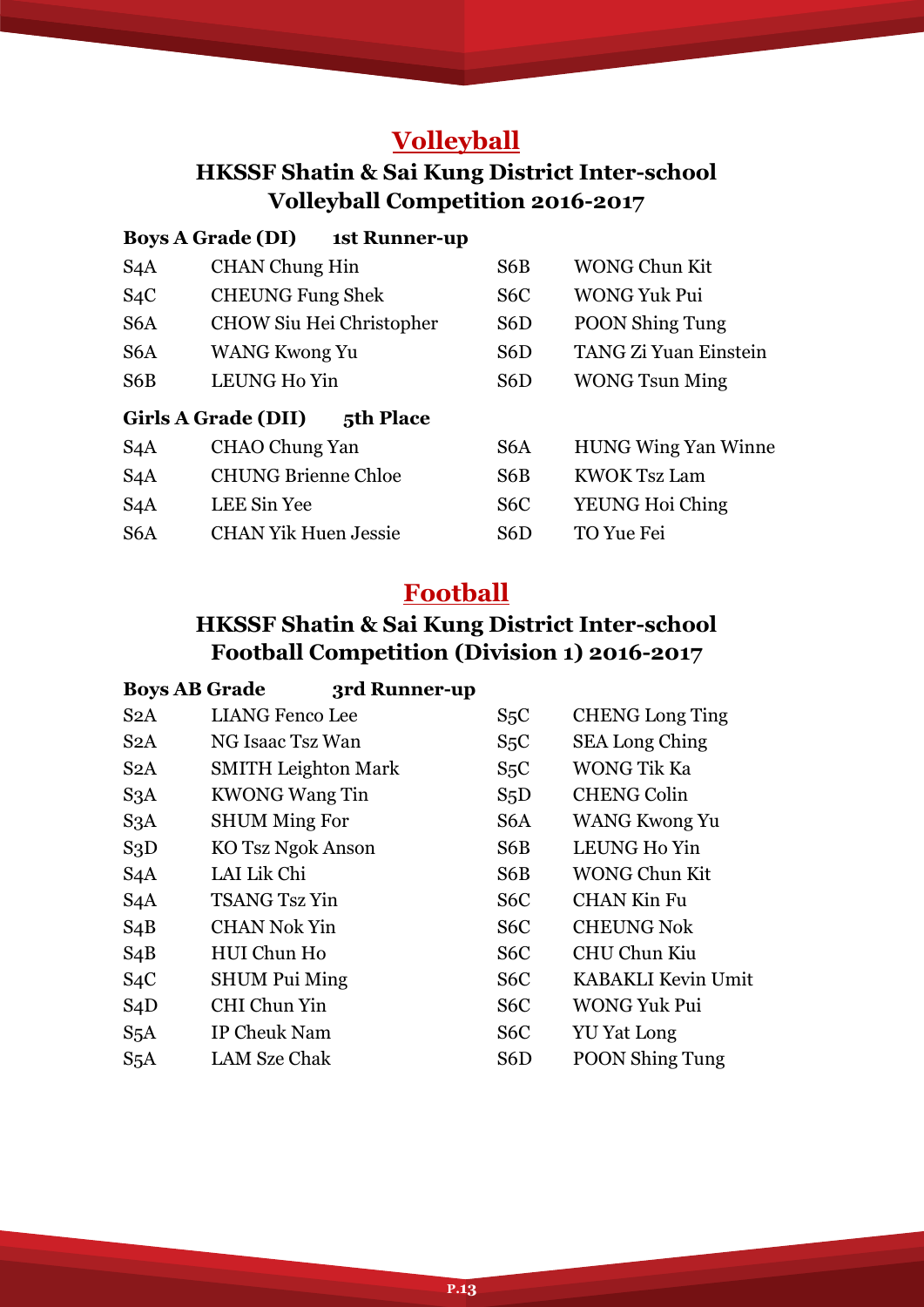# **Cross-Country**

# **HKSSF Shatin & Sai Kung District Inter-school Cross-Country Competition 2016-2017**

### **Team**

| <b>Girls A Grade</b>                 |                        | 1st Runner-up    |                  |                             |  |
|--------------------------------------|------------------------|------------------|------------------|-----------------------------|--|
| S2D                                  | <b>CHANG Yujuan</b>    |                  | S <sub>6</sub> A | <b>HUNG Wing Yan Winne</b>  |  |
| S3A                                  | <b>MOK Sin Yan</b>     |                  | S6B              | LEUNG Ching Chi Gigi        |  |
| $S_5B$                               | LAU Mong Yan           |                  | S6B              | TSE Pui Ying                |  |
| S <sub>5</sub> D                     | XU Qi                  |                  | S <sub>6</sub> D | <b>CHUI Kei Yee Katie</b>   |  |
| <b>Girls B Grade</b>                 |                        | 3rd Runner-up    |                  |                             |  |
| S2B                                  | <b>WONG Anna</b>       |                  | S <sub>4</sub> A | <b>YEUNG Cho Hang</b>       |  |
| S3A                                  | <b>CHIU Tsz Yin</b>    |                  | S <sub>4</sub> C | CHU Sui Ching               |  |
| S3A                                  | <b>MA Hiu Ying</b>     |                  | S <sub>4</sub> C | POON Ki Wing                |  |
| S <sub>4</sub> A                     | <b>WONG King Yee</b>   |                  |                  |                             |  |
| <b>Boys A Grade</b><br>3rd Runner-up |                        |                  |                  |                             |  |
| S <sub>4</sub> A                     | <b>WONG Tsun Wa</b>    |                  | $S_5C$           | PON Siu Chun                |  |
| $S_5C$                               | AU Yu Kit              |                  | S6A              | <b>HUNG Lok Kin Vincent</b> |  |
| $S_5C$                               | <b>CHUNG Yuk Ting</b>  |                  | S6B              | LO Man Hui Michael          |  |
| S <sub>5</sub> C                     | <b>MOY Chee Shun</b>   |                  | S <sub>6</sub> C | <b>KABAKLI Kevin Umit</b>   |  |
|                                      | <b>Boys C Grade</b>    | 7th Place        |                  |                             |  |
| S1A                                  | LAI Pak Ching          |                  | S <sub>2</sub> A | <b>KWOK Chung Yeung</b>     |  |
| S1A                                  | LO Tin Lok             |                  | S <sub>2</sub> A | <b>WONG Hon Shing</b>       |  |
| S1A                                  | <b>TSANG Kwok Chun</b> |                  | S2D              | LAM Hei Yiu                 |  |
| S1D                                  | LEE Chi Hang           |                  |                  |                             |  |
| <u>Individual</u>                    |                        |                  |                  |                             |  |
| <b>Girls A Grade</b>                 |                        | 2nd Runner-up    | S <sub>3</sub> A | <b>MOK Sin Yan</b>          |  |
| <b>Boys C Grade</b>                  |                        | 7th Place        | S1A              | <b>TSANG Kwok Chun</b>      |  |
| <b>Girls A Grade</b>                 |                        | <b>8th Place</b> | S6D              | <b>CHUI Kei Yee Katie</b>   |  |
| <b>Girls A Grade</b>                 |                        | 9th Place        | S <sub>2</sub> D | <b>CHANG</b> Yujuan         |  |
| <b>Girls B Grade</b>                 |                        | 9th Place        | S <sub>4</sub> C | POON Ki Wing                |  |
| <b>Boys A Grade</b>                  |                        | 9th Place        | S <sub>5</sub> C | PON Siu Chun                |  |
| <b>Girls A Grade</b>                 |                        | 10th Place       | $S_5B$           | LAU Mong Yan                |  |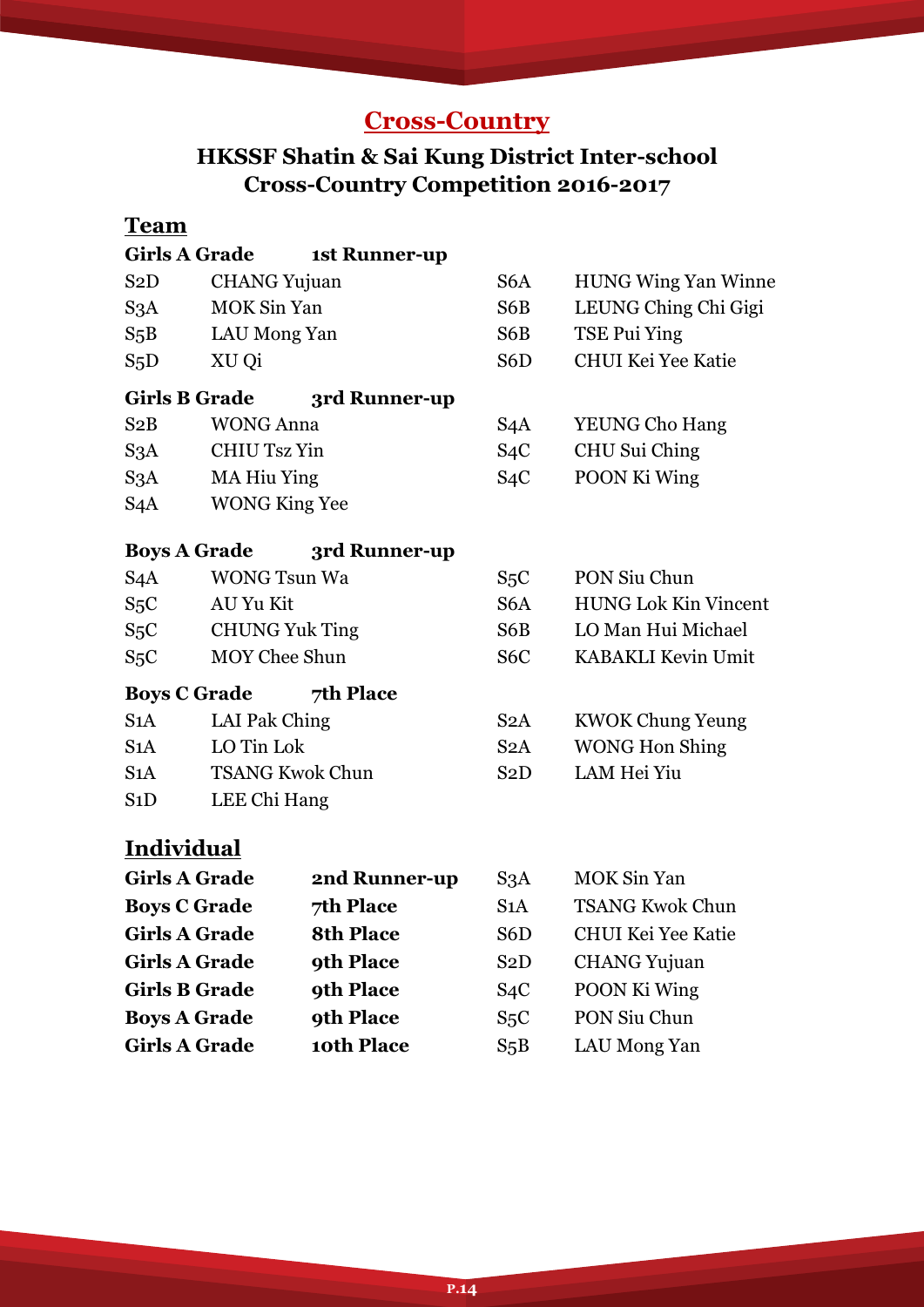# **Handball**

# **HKSSF Shatin & Sai Kung District Inter-School Handball Competition 2016-2017**

| <b>Girls AB Grade</b> | 3rd Runner-up         |                  |                                   |
|-----------------------|-----------------------|------------------|-----------------------------------|
| S2B                   | <b>WONG Anna</b>      | S <sub>4</sub> C | POON Ki Wing                      |
| S <sub>2</sub> D      | <b>WONG Tsz Mei</b>   | S4D              | <b>WONG Nok Ting Sarina</b>       |
| S <sub>3</sub> A      | CHIU Tsz Yin          | S6B              | <b>CHEUNG Wan Lam Charity</b>     |
| S <sub>4</sub> A      | CHAO Chung Yan        | S6B              | <b>KWOK Tsz Lam</b>               |
| S <sub>4</sub> A      | LEE Sin Yee           | S6B              | LEUNG Ching Chi Gigi              |
| S <sub>4</sub> A      | <b>YEUNG Cho Hang</b> | S6B              | TSE Pui Ying                      |
| $S_4B$                | <b>CHOI Hing Kwan</b> | S6D              | LAI Cheuk Yuet Lucky              |
| $S_4B$                | LAI Yan Yu            | S <sub>6</sub> D | <b>THOMPSON Wing Laam Yolanda</b> |
| <b>Boys AB Grade</b>  | 5th Place             |                  |                                   |
| S <sub>3</sub> A      | <b>KWONG Wang Tin</b> | $S_5C$           | <b>WONG Ka Chung</b>              |
| S3A                   | LEUNG Ho Hei          | $S_5D$           | <b>CHEN Chi Man</b>               |
| S <sub>4</sub> A      | <b>CHAN</b> Chung Hin | S6A              | <b>HUNG Lok Kin Vincent</b>       |
| S4D                   | CHI Chun Yin          | S6B              | LEUNG Ho Yin                      |
| S <sub>5</sub> A      | <b>LAM Sze Chak</b>   | S6B              | <b>TSANG Ho Keung</b>             |
| $S_5B$                | LEE Chun Wai          | S <sub>6</sub> C | TSANG Ka Lai                      |
| S <sub>5</sub> C      | <b>HUI Ka Ching</b>   | S6D              | LEE Siu Nam                       |
| S <sub>5</sub> C      | <b>MAN Chun Kit</b>   | S <sub>6</sub> D | <b>WONG Tsz Jun Carson</b>        |
| $S_5C$                | <b>SEA Long Ching</b> |                  |                                   |

**P.15**